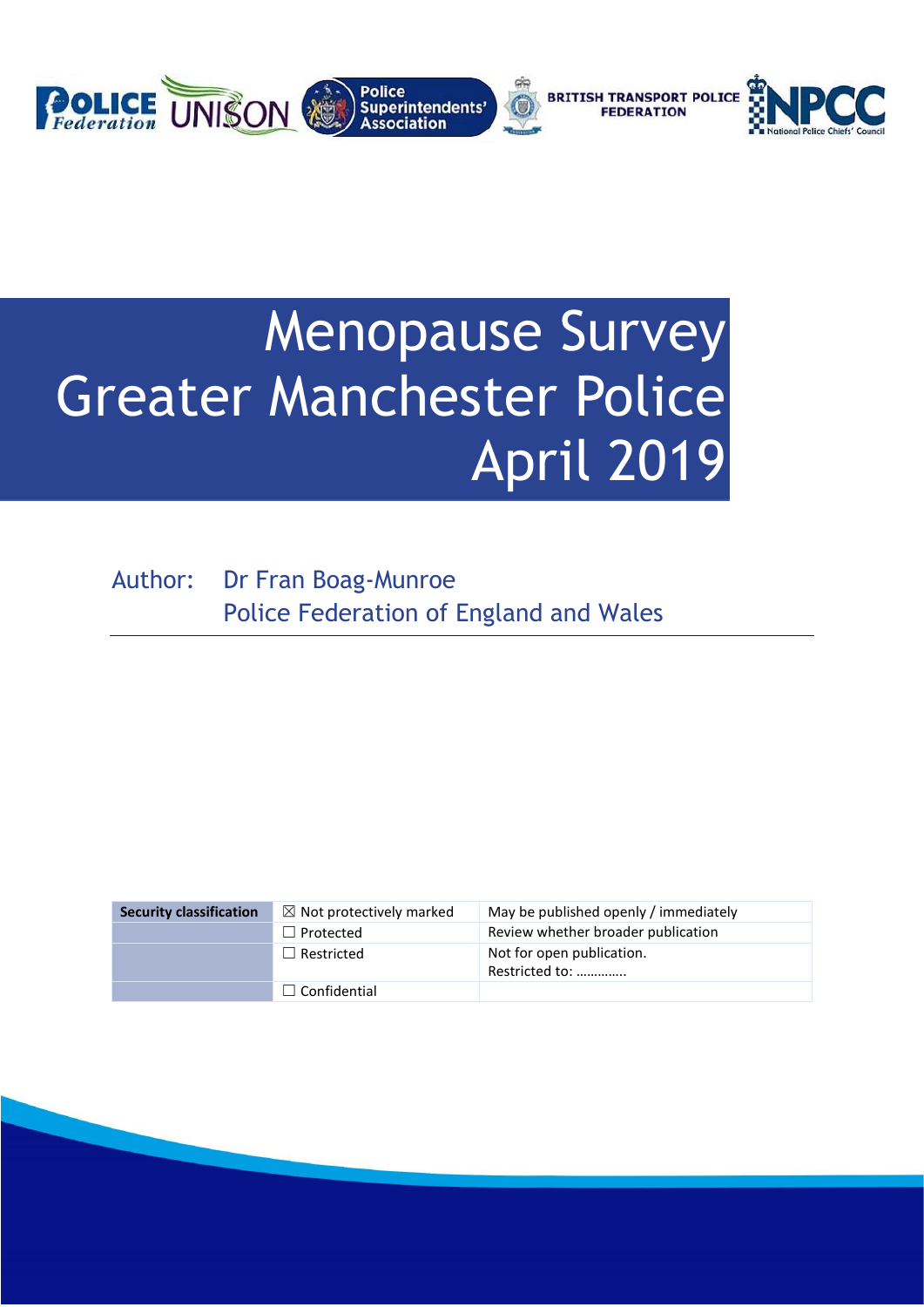## **Contents**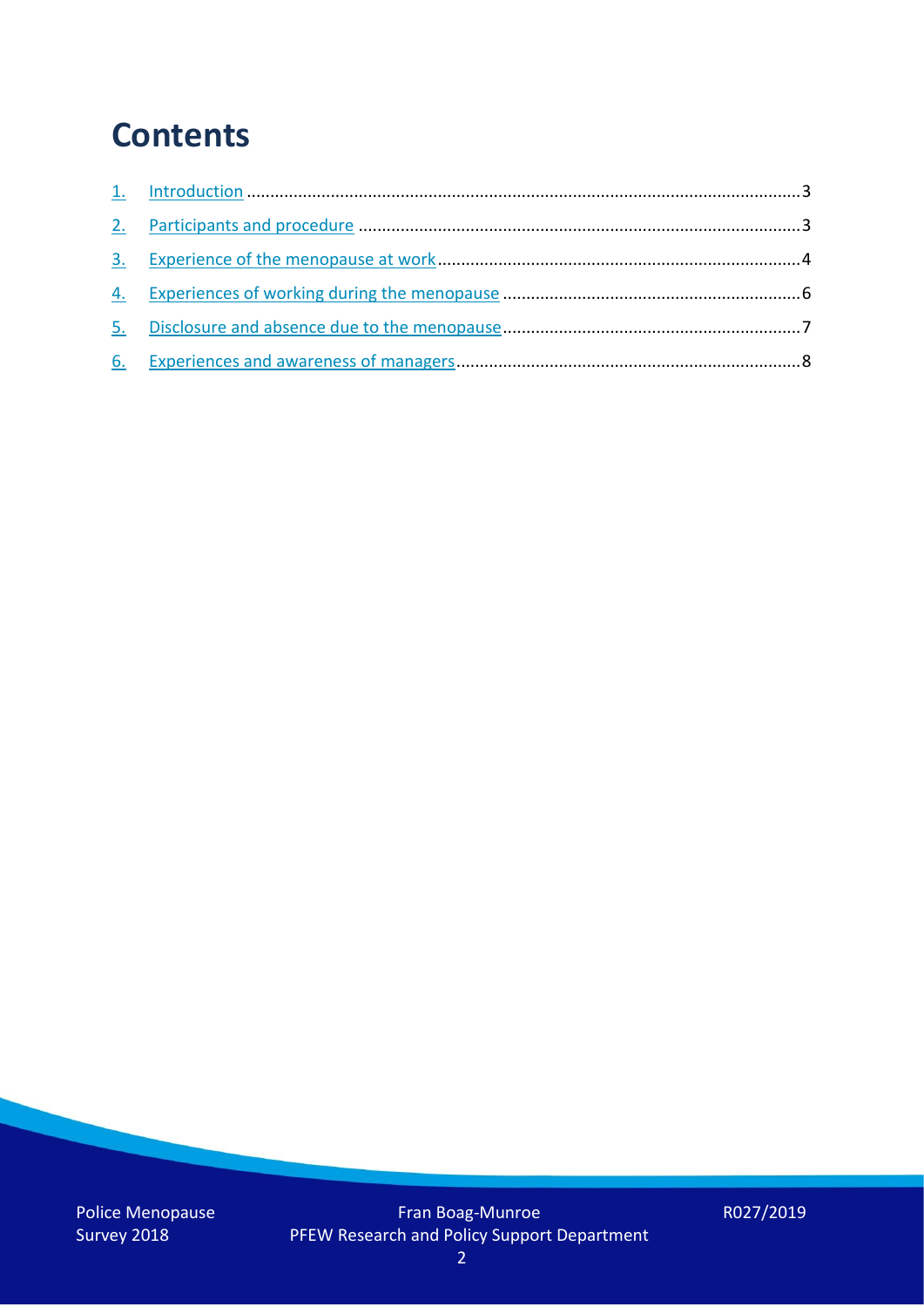## **1. Introduction**

The Menopause Survey 2018 was the first of its kind to examine the experiences and awareness of the menopause amongst police officers and police staff at a national level in England and Wales. In particular, it looked at the experiences of individuals who have either gone through or are going through the menopause and the experiences, as well as awareness of managers and supervisors in terms of supporting individuals who are going through the menopause.

This report provides an overview of some of the key findings from the survey for Greater Manchester Police.

## **2. Participants and procedure**

Overall 276 responses were received from respondents in Greater Manchester Police. 63% of responses were from police officers and 36% were from police staff. 197 respondents completed questions about their experiences of the menopause at work. 94 respondents answered questions relevant to line managers and supervisors (there was an overlap of 44 respondents who completed both sets of questions. A further 29 responses were received from other respondents within Greater Manchester Police (i.e. respondents without personal experience of the menopause or managerial responsibilities. Due to the smaller number of respondents within this latter group, these responses have not been reported below, however they have been included within the national statistics.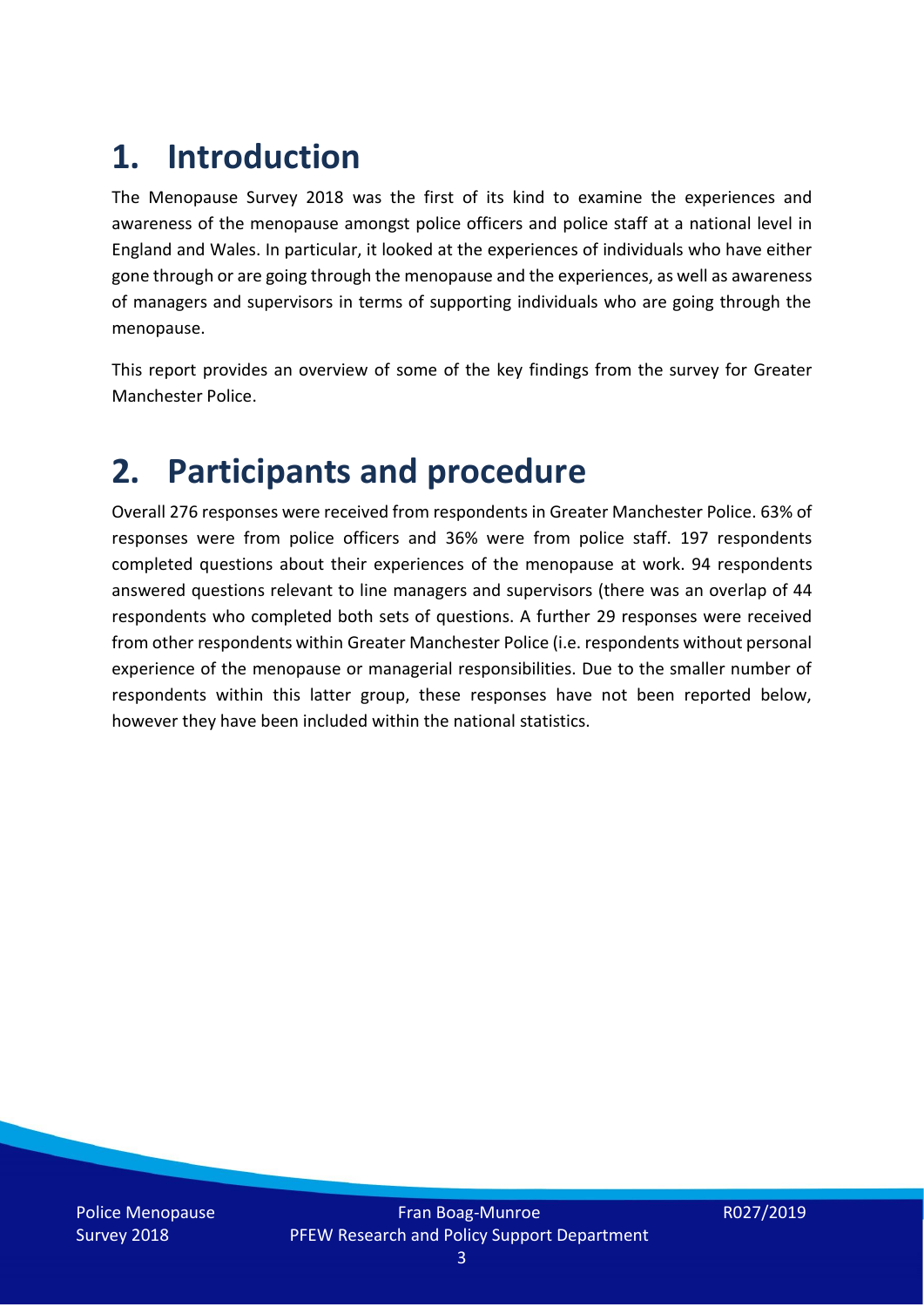## **3. Experience of the menopause at work**

80% of respondents in Greater Manchester Police said that symptoms of the menopause were either moderately or extremely problematic. This is higher than the national average, where 76% of respondents reported that symptoms of the menopause were moderately or extremely problematic.



Respondents were asked about the aspects of their working environment that made coping with symptoms of the menopause moderately or extremely difficult. The proportion of respondents in Greater Manchester Police who reported that these aspects of their working environment made coping moderately or extremely difficult are presented in Table 1 below, along with the corresponding proportions for the country as a whole.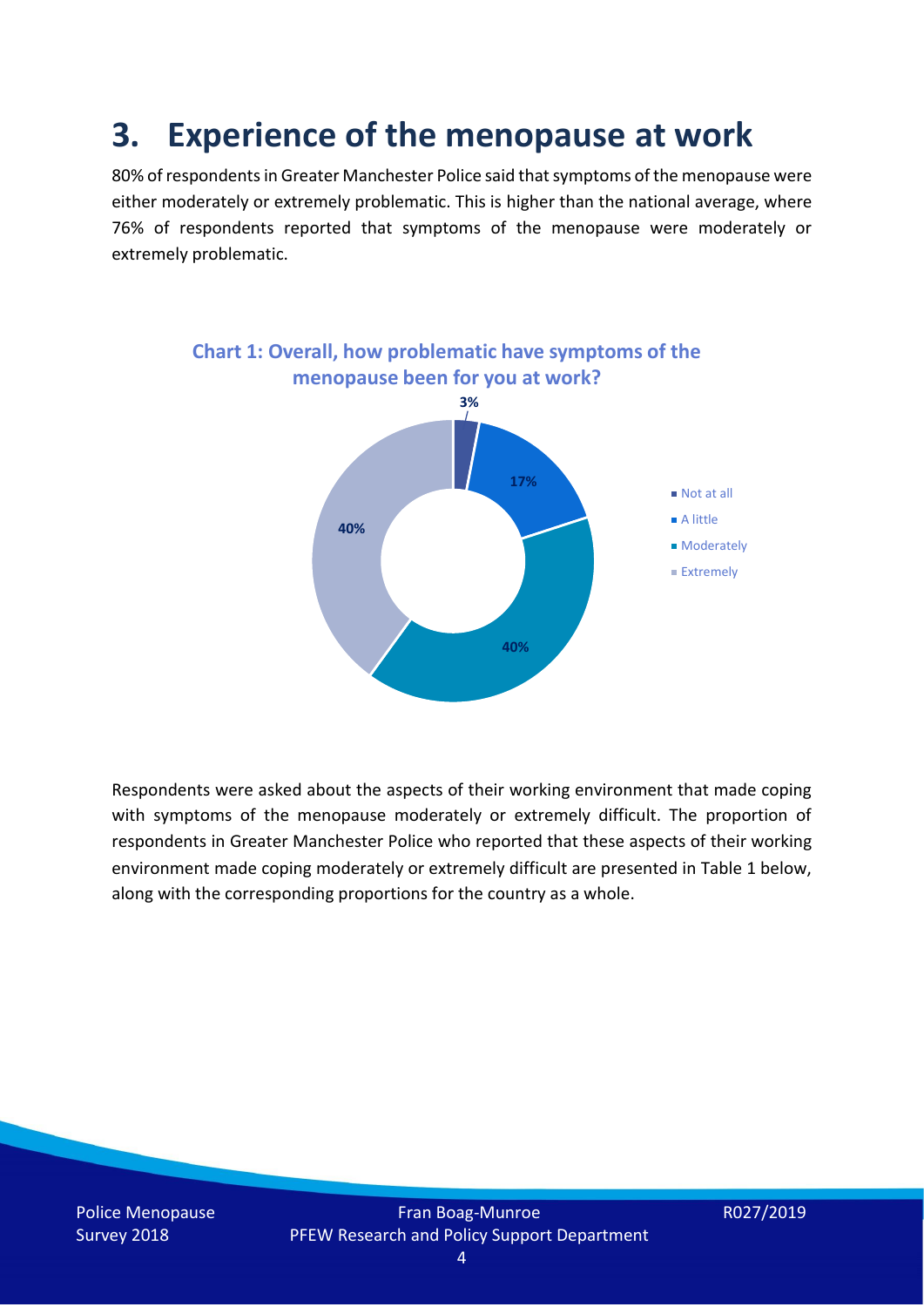Table 1: Aspects of the working environment (where applicable) that made coping with symptoms of the menopause moderately or extremely difficult

|                                   | <b>Greater Manchester Police</b> | <b>National Sample</b> |
|-----------------------------------|----------------------------------|------------------------|
| <b>Recalling detailed</b>         | 53%                              | 50%                    |
| information                       |                                  |                        |
| <b>Having to work shifts</b>      | 41%                              | 33%                    |
| <b>Having fixed working hours</b> | 26%                              | 20%                    |
| The temperature of your           | 65%                              | 61%                    |
| working environment               |                                  |                        |
| <b>Inadequate opportunity to</b>  | 62%                              | 57%                    |
| control ventilation in your       |                                  |                        |
| working environment               |                                  |                        |
| Inadequate access to toilet       | 21%                              | 16%                    |
| <b>facilities</b>                 |                                  |                        |
| <b>Shared offices/workspaces</b>  | 30%                              | 27%                    |
| The physical demands of           | 35%                              | 26%                    |
| the job                           |                                  |                        |
| The design of uniforms            | 29%                              | 23%                    |
| The pressure of tight             | 32%                              | 32%                    |
| deadlines                         |                                  |                        |
| <b>Your workload</b>              | 39%                              | 38%                    |
| <b>Not being office-based</b>     | 14%                              | 9%                     |
| <b>Having to make difficult</b>   | 31%                              | 26%                    |
| decisions within your job         |                                  |                        |
| <b>Having to attend formal</b>    | 25%                              | 18%                    |
| meetings                          |                                  |                        |
| <b>Having to maintain your</b>    | 23%                              | 18%                    |
| position for long periods         |                                  |                        |
| without relief                    |                                  |                        |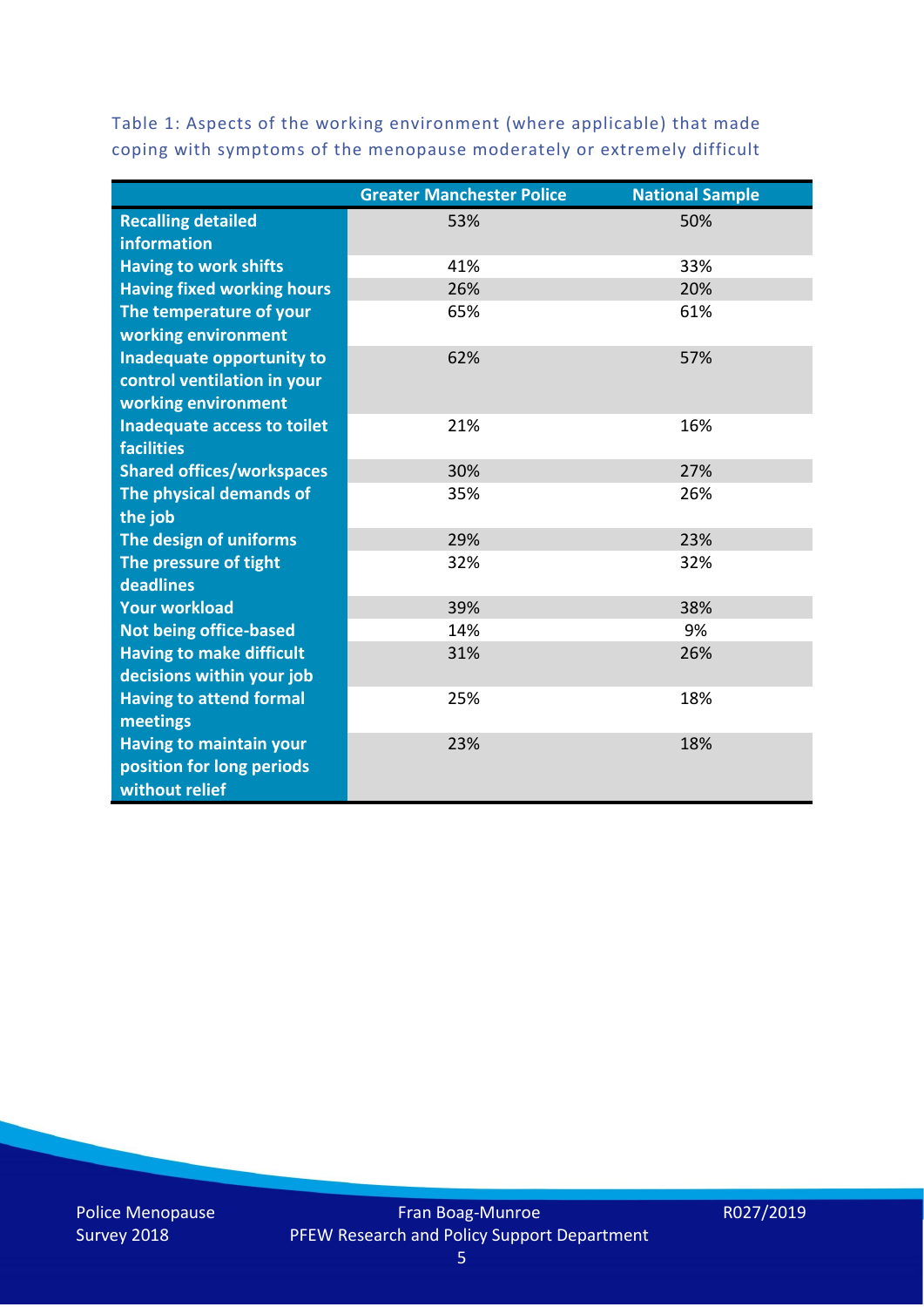## **4. Experiences of working during the**

### **menopause**

52% of respondents in Greater Manchester Police said that they felt that their job performance had been negatively affected by the menopause. This is higher than the national sample, where 46% felt that their job performance had been negatively affected by the menopause.

21% of respondents felt that the menopause had negatively affected their manager's and colleagues' views on their competence at work. Within the national sample, 21% of respondents who had either gone through or were going through the menopause felt this way.

26% of respondents in Greater Manchester Police said that they had considered leaving because they have found it difficult to deal with the menopause at work. This is higher than the national average, where 20% of respondents said that they had considered leaving as a result of the menopause.



#### **Chart 2: Experiences of work as a result of the menopause**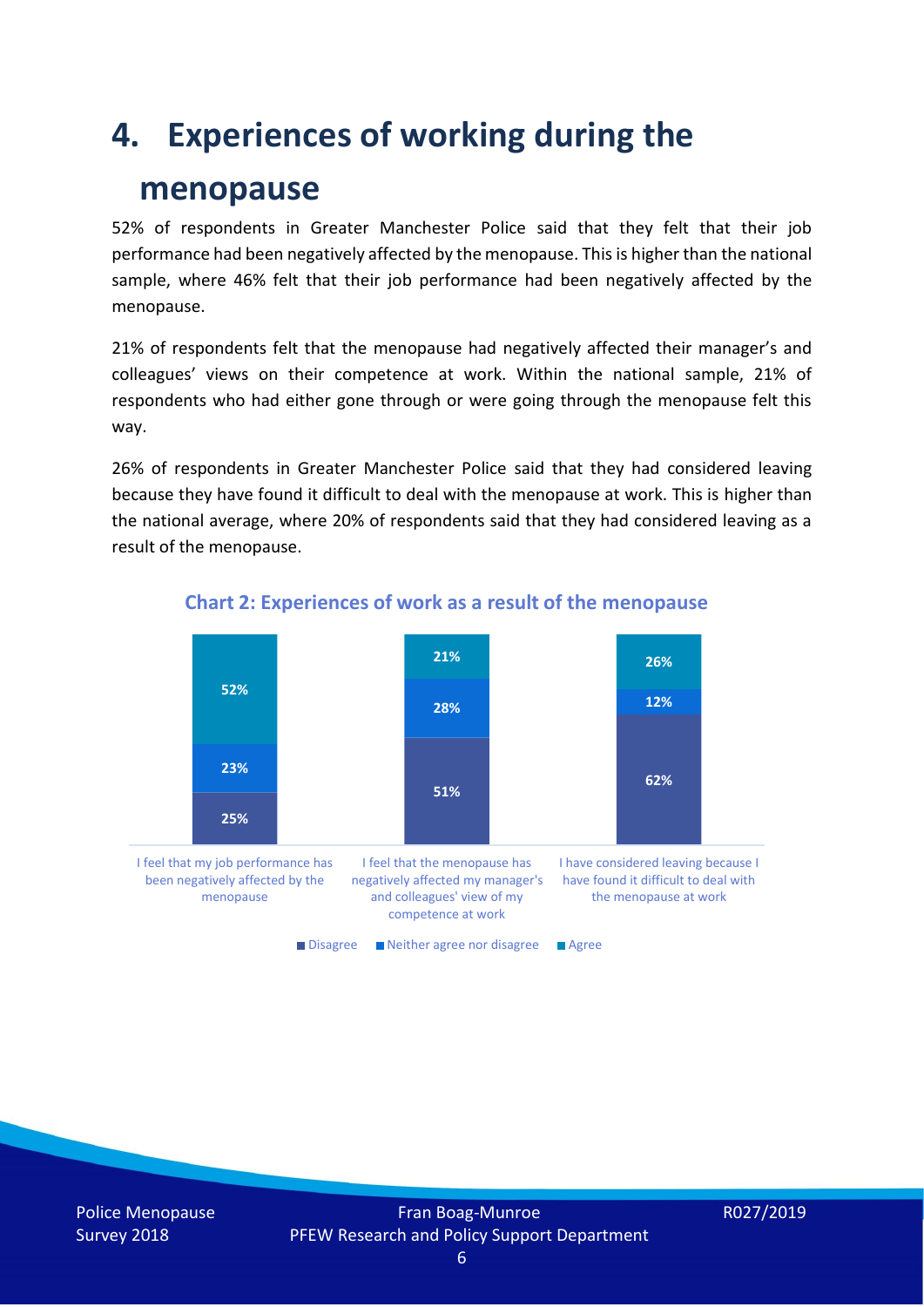# **5. Disclosure and absence due to the**

### **menopause**

42% of respondents in Greater Manchester Police said that they had disclosed to their line manager that they were experiencing symptoms of the menopause. 56% said that they had not disclosed to their line manager (the remainder did not feel this was applicable to them). Respondents in Greater Manchester Police were less likely to have told their line manager that they were experiencing symptoms of the menopause compared to the national sample, where 47% had disclosed to their line manager.

24% of respondents in Greater Manchester Police said that they had taken sickness absence because they were experiencing symptoms of the menopause. In addition, 70% said that they had attended work despite feeling that they should have really taken sick leave because of their symptoms (i.e. menopause-related "presenteeism") and 46% said that they had taken annual leave or rest days to take time off because they were experiencing symptoms of the menopause (i.e. menopause-related leaveism).

Comparison of the proportions of respondents in Greater Manchester Police reporting menopause-related sickness absence, presenteeism and leaveism compared to the national average are presented in Table 2 below.

|                          | <b>Greater Manchester Police</b> | <b>National Sample</b> |
|--------------------------|----------------------------------|------------------------|
| <b>Menopause-related</b> | 24%                              | 18%                    |
| sickness absence         |                                  |                        |
| Menopause-related        | 70%                              | 62%                    |
| presenteeism             |                                  |                        |
| <b>Menopause-related</b> | 46%                              | 35%                    |
| leaveism                 |                                  |                        |

#### Table 2: Menopause-related sickness absence, presenteeism and leaveism